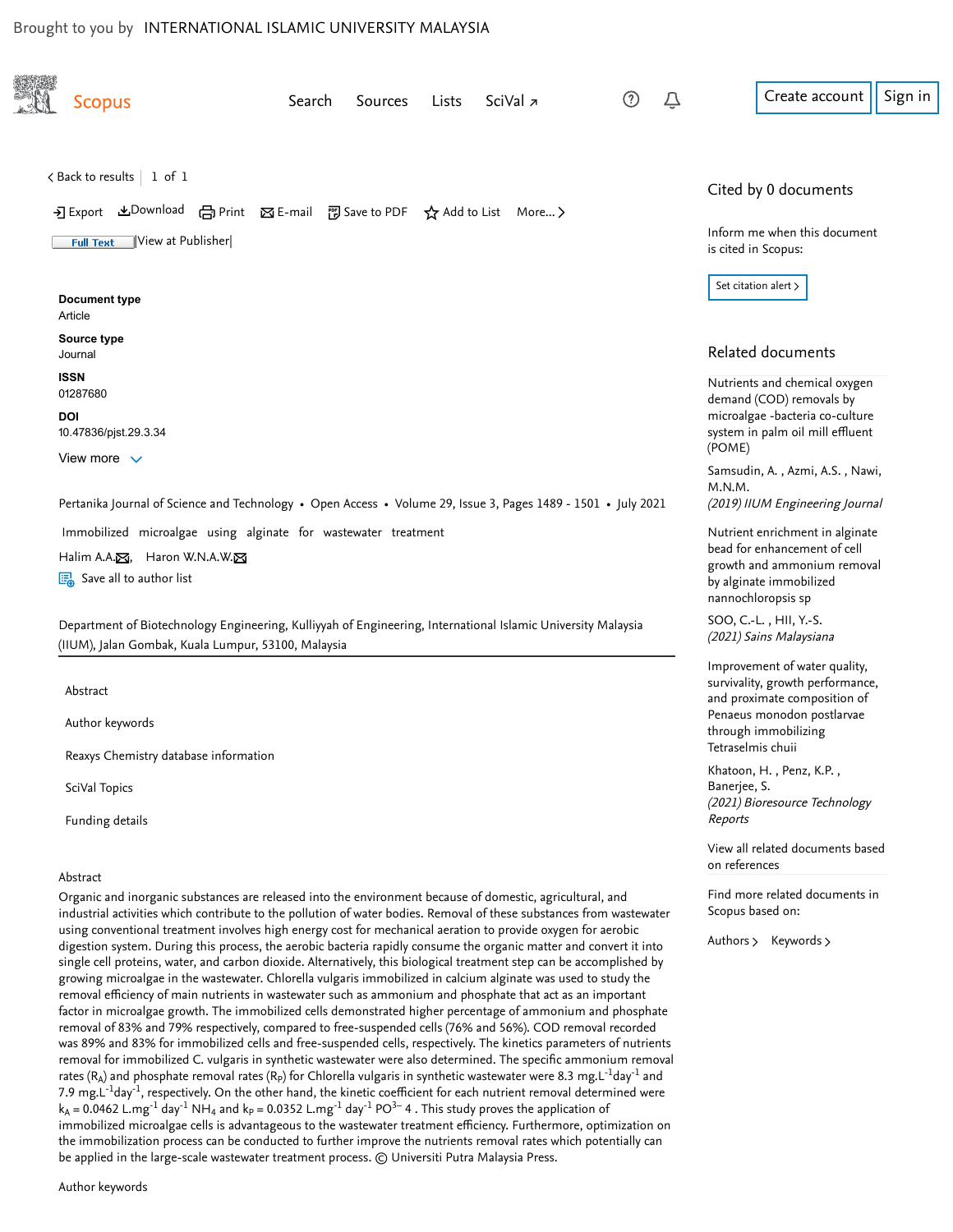Alginate; Ammonium removal; Cell immobilization; COD; Microalgae; Nutrients removal; Phosphate removal

<span id="page-1-0"></span>Reaxys Chemistry database information  $\odot$ Substances

#### View all substances (3)

|              | Ammonium     | Calcium alginate |
|--------------|--------------|------------------|
| View details | View details | View details     |

#### Powered b[y](https://www.reaxys.com/?origin=Scopus)Reaxys<sup>®</sup>

## <span id="page-1-1"></span> $\odot$

## Topic name

Photobioreactors; Nutrient Removal; Scenedesmus

## Prominence percentile

99.771 (i)

<span id="page-1-2"></span>

| <b>Funding sponsor</b>                                                                                                                                                        |         |                                                            |                    | <b>Funding number</b>                                                                                                                                                            | Acronym                                                                                                                                                                                    |
|-------------------------------------------------------------------------------------------------------------------------------------------------------------------------------|---------|------------------------------------------------------------|--------------------|----------------------------------------------------------------------------------------------------------------------------------------------------------------------------------|--------------------------------------------------------------------------------------------------------------------------------------------------------------------------------------------|
| Department of Biotechnology Engineering                                                                                                                                       |         |                                                            |                    |                                                                                                                                                                                  |                                                                                                                                                                                            |
| International Islamic University Malaysia                                                                                                                                     |         |                                                            |                    |                                                                                                                                                                                  | <b>IIUM</b>                                                                                                                                                                                |
| See opportunities by IIUM $\overline{\phantom{a}}$                                                                                                                            |         |                                                            |                    |                                                                                                                                                                                  |                                                                                                                                                                                            |
| <b>Funding text</b><br>The research was conducted using the facilities provided by the Department of Biotechnology Engineering,<br>International Islamic University Malaysia. |         |                                                            |                    |                                                                                                                                                                                  |                                                                                                                                                                                            |
|                                                                                                                                                                               |         | References (29)                                            |                    |                                                                                                                                                                                  | View in search results format >                                                                                                                                                            |
|                                                                                                                                                                               | All     | em Print<br>Export                                         | $\boxtimes$ E-mail | 闸 Save to PDF                                                                                                                                                                    | Create bibliography                                                                                                                                                                        |
|                                                                                                                                                                               | 1       | doi: 10.2165/11632640-000000000-00000<br>View at Publisher |                    | Acarregui, A., Murua, A., Pedraz, J.L., Orive, G., Hernndez, R.M.<br>A perspective on bioactive cell microencapsulation<br>(2012) BioDrugs, 26 (5), pp. 283-301. Cited 26 times. |                                                                                                                                                                                            |
|                                                                                                                                                                               | □.<br>2 | doi: 10.1007/s10811-008-9376-7<br>View at Publisher        |                    | Aguilar-May, B., Del Pilar Sánchez-Saavedra, M.<br>cyanobacterium Synechococcus elongatus                                                                                        | Growth and removal of nitrogen and phosphorus by free-<br>living and chitosan-immobilized cells of the marine<br>(2009) Journal of Applied Phycology, 21 (3), pp. 353-360. Cited 33 times. |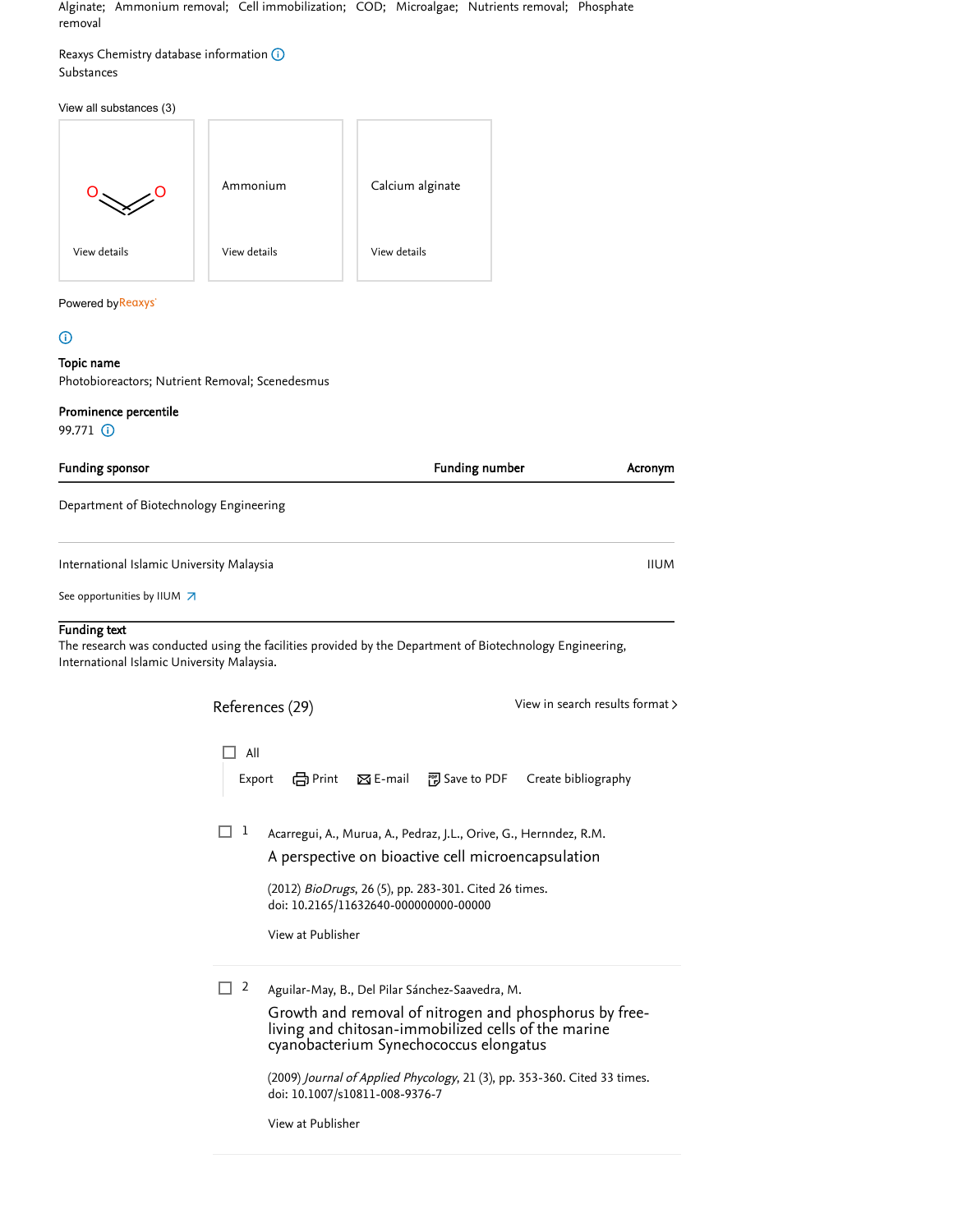(1999) Standard methods for the examination of water and wastewater part 4000 inorganic nonmetallic constituents. [Cited 2 times](https://www-scopus-com.ezlib.iium.edu.my/search/submit/citedby.uri?eid=2-s2.0-85112083134&refeid=2-s2.0-85088815149&src=s&origin=reflist&refstat=dummy). APHA. American Public Health Association  $\Box$  3 <https://doi-org.ezlib.iium.edu.my/10.2105/SMWW.2882.067>

Aslan, S., Kapdan, I.K.  $\Box$  4

> [Batch kinetics of nitrogen and phosphorus removal from](https://www-scopus-com.ezlib.iium.edu.my/record/display.uri?eid=2-s2.0-33750293488&origin=reflist&sort=plf-f&src=s&sid=14537ff9db2460b3721b92134ab18e1e&sot=b&sdt=b&sl=71&s=TITLE%28%22Immobilized+Microalgae+using+Alginate+for+Wastewater+Treatment%22%29) synthetic wastewater by algae

(2006) *Ecological Engineering*, 28 (1), pp. 64-70. [Cited 494 times](https://www-scopus-com.ezlib.iium.edu.my/search/submit/citedby.uri?eid=2-s2.0-85112083134&refeid=2-s2.0-33750293488&src=s&origin=reflist&refstat=core). doi: 10.1016/j.ecoleng.2006.04.003

[View at Publisher](https://www-scopus-com.ezlib.iium.edu.my/redirect/linking.uri?targetURL=https%3a%2f%2fdoi.org%2f10.1016%2fj.ecoleng.2006.04.003&locationID=3&categoryID=4&eid=2-s2.0-33750293488&issn=09258574&linkType=ViewAtPublisher&year=2006&origin=reflist&dig=bfcce57f5a33f3e2a8becfc7f4968afc)

<sup>5</sup> Banerjee, S., Tiwade, P.B., Sambhav, K., Banerjee, C., Bhaumik, S.K.

Effect of alginate concentration in wastewater nutrient [removal using alginate-immobilized microalgae beads:](https://www-scopus-com.ezlib.iium.edu.my/record/display.uri?eid=2-s2.0-85066863518&origin=reflist&sort=plf-f&src=s&sid=14537ff9db2460b3721b92134ab18e1e&sot=b&sdt=b&sl=71&s=TITLE%28%22Immobilized+Microalgae+using+Alginate+for+Wastewater+Treatment%22%29) Uptake kinetics and adsorption studies

(2019) *Biochemical Engineering Journal*, 149, art. no. 107241. [Cited 17 times](https://www-scopus-com.ezlib.iium.edu.my/search/submit/citedby.uri?eid=2-s2.0-85112083134&refeid=2-s2.0-85066863518&src=s&origin=reflist&refstat=core). doi: 10.1016/j.bej.2019.107241 [www.elsevier.com/locate/bej](https://www-scopus-com.ezlib.iium.edu.my/record/www.elsevier.com/locate/bej)

[View at Publisher](https://www-scopus-com.ezlib.iium.edu.my/redirect/linking.uri?targetURL=https%3a%2f%2fdoi.org%2f10.1016%2fj.bej.2019.107241&locationID=3&categoryID=4&eid=2-s2.0-85066863518&issn=1873295X&linkType=ViewAtPublisher&year=2019&origin=reflist&dig=fcff552848c7ce162ea076c73b6a07dd)

Benedetti, M., Vecchi, V., Barera, S., Dall'Osto, L.  $\Box$  6

> towards sustainable biofactories (Open Access) [Biomass from microalgae: The potential of domestication](https://www-scopus-com.ezlib.iium.edu.my/record/display.uri?eid=2-s2.0-85056315916&origin=reflist&sort=plf-f&src=s&sid=14537ff9db2460b3721b92134ab18e1e&sot=b&sdt=b&sl=71&s=TITLE%28%22Immobilized+Microalgae+using+Alginate+for+Wastewater+Treatment%22%29)

(2018) *Microbial Cell Factories*, 17 (1), art. no. 173. [Cited 58 times](https://www-scopus-com.ezlib.iium.edu.my/search/submit/citedby.uri?eid=2-s2.0-85112083134&refeid=2-s2.0-85056315916&src=s&origin=reflist&refstat=core). doi: 10.1186/s12934-018-1019-3 <http://www.microbialcellfactories.com/home/>

[View at Publisher](https://www-scopus-com.ezlib.iium.edu.my/redirect/linking.uri?targetURL=https%3a%2f%2fdoi.org%2f10.1186%2fs12934-018-1019-3&locationID=3&categoryID=4&eid=2-s2.0-85056315916&issn=14752859&linkType=ViewAtPublisher&year=2018&origin=reflist&dig=de863d916a1941e17eae61160b33b4c2)

Covarrubias, S.A., De-Bashan, L.E., Moreno, M., Bashan, Y.  $\Box$  7

> [Alginate beads provide a beneficial physical barrier against](https://www-scopus-com.ezlib.iium.edu.my/record/display.uri?eid=2-s2.0-84862274223&origin=reflist&sort=plf-f&src=s&sid=14537ff9db2460b3721b92134ab18e1e&sot=b&sdt=b&sl=71&s=TITLE%28%22Immobilized+Microalgae+using+Alginate+for+Wastewater+Treatment%22%29) native microorganisms in wastewater treated with immobilized bacteria and microalgae

(2012) *[Applied Microbiology and Biotechnology](https://www-scopus-com.ezlib.iium.edu.my/search/submit/citedby.uri?eid=2-s2.0-85112083134&refeid=2-s2.0-84862274223&src=s&origin=reflist&refstat=core)*, 93 (6), pp. 2669-2680. Cited . 131 times doi: 10.1007/s00253-011-3585-8

[View at Publisher](https://www-scopus-com.ezlib.iium.edu.my/redirect/linking.uri?targetURL=https%3a%2f%2fdoi.org%2f10.1007%2fs00253-011-3585-8&locationID=3&categoryID=4&eid=2-s2.0-84862274223&issn=01757598&linkType=ViewAtPublisher&year=2012&origin=reflist&dig=4805501587241b255acf7ae0669f463a)

de-Bashan, L.E., Bashan, Y.  $\Box$  8

> [Immobilized microalgae for removing pollutants: Review of](https://www-scopus-com.ezlib.iium.edu.my/record/display.uri?eid=2-s2.0-77955240342&origin=reflist&sort=plf-f&src=s&sid=14537ff9db2460b3721b92134ab18e1e&sot=b&sdt=b&sl=71&s=TITLE%28%22Immobilized+Microalgae+using+Alginate+for+Wastewater+Treatment%22%29) practical aspects

(2010) *Bioresource Technology*, 101 (6), pp. 1611-1627. [Cited 463 times](https://www-scopus-com.ezlib.iium.edu.my/search/submit/citedby.uri?eid=2-s2.0-85112083134&refeid=2-s2.0-77955240342&src=s&origin=reflist&refstat=core). doi: 10.1016/j.biortech.2009.09.043 [http://www.sciencedirect.com.ezlib.iium.edu.my](http://www.sciencedirect.com.ezlib.iium.edu.my/)

[View at Publisher](https://www-scopus-com.ezlib.iium.edu.my/redirect/linking.uri?targetURL=https%3a%2f%2fdoi.org%2f10.1016%2fj.biortech.2009.09.043&locationID=3&categoryID=4&eid=2-s2.0-77955240342&issn=09608524&linkType=ViewAtPublisher&year=2010&origin=reflist&dig=4efe49bfef4614247502721bfc83fbdc)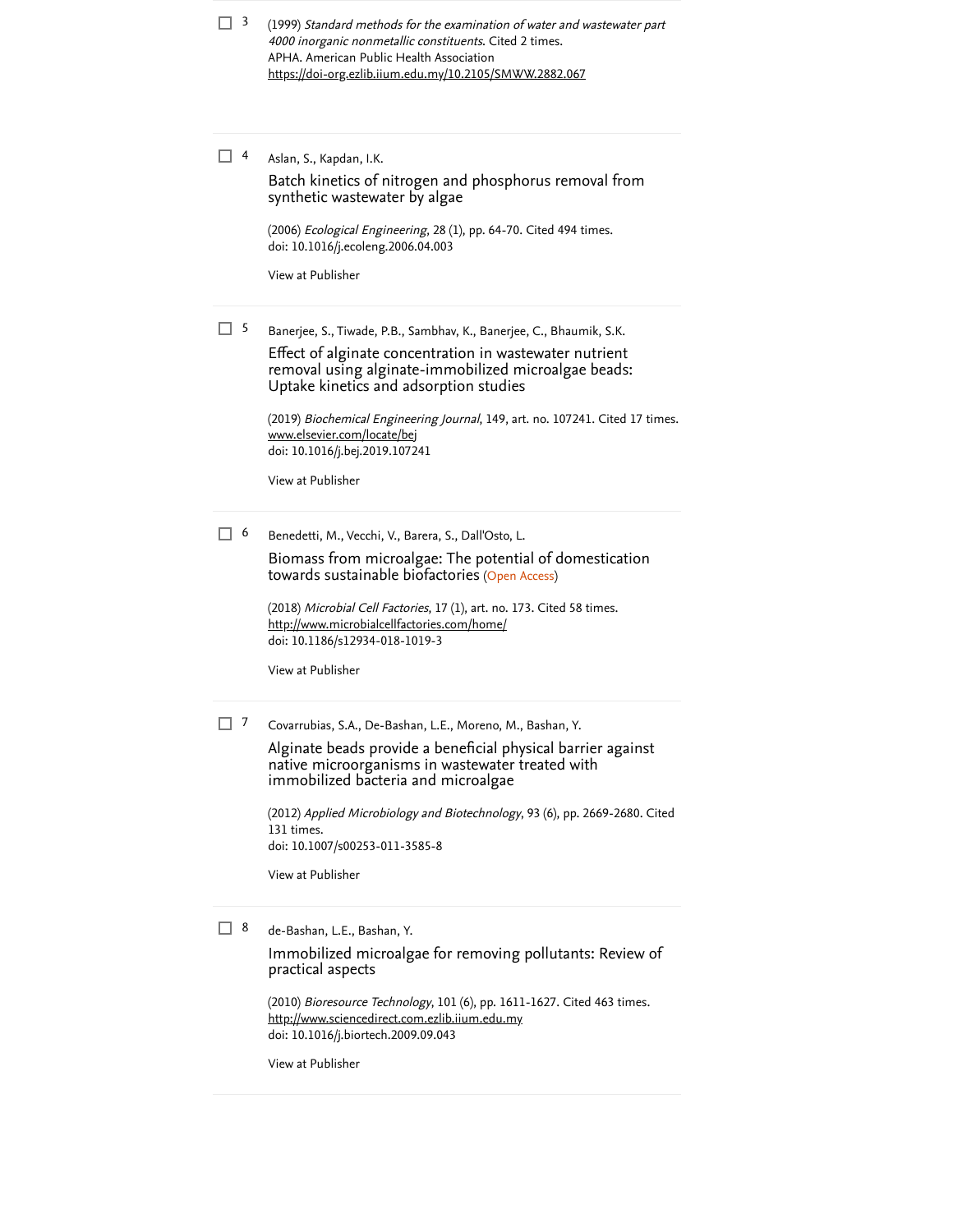|  | Delgadillo-Mirquez, L., Lopes, F., Taidi, B., Pareau, D. |  |  |  |
|--|----------------------------------------------------------|--|--|--|
|--|----------------------------------------------------------|--|--|--|

mixed microalgae and bacteria culture (Open Access) [Nitrogen and phosphate removal from wastewater with a](https://www-scopus-com.ezlib.iium.edu.my/record/display.uri?eid=2-s2.0-84973549372&origin=reflist&sort=plf-f&src=s&sid=14537ff9db2460b3721b92134ab18e1e&sot=b&sdt=b&sl=71&s=TITLE%28%22Immobilized+Microalgae+using+Alginate+for+Wastewater+Treatment%22%29)

(2016) *Biotechnology Reports*, 11, pp. 18-26. [Cited 194 times](https://www-scopus-com.ezlib.iium.edu.my/search/submit/citedby.uri?eid=2-s2.0-85112083134&refeid=2-s2.0-84973549372&src=s&origin=reflist&refstat=core). doi: 10.1016/j.btre.2016.04.003 <http://www.journals.elsevier.com/biotechnology-reports/>

[View at Publisher](https://www-scopus-com.ezlib.iium.edu.my/redirect/linking.uri?targetURL=https%3a%2f%2fdoi.org%2f10.1016%2fj.btre.2016.04.003&locationID=3&categoryID=4&eid=2-s2.0-84973549372&issn=2215017X&linkType=ViewAtPublisher&year=2016&origin=reflist&dig=c158e6200827fbd9a1a340d175d126f4)

Gao, H., Khera, E., Lee, J.-K., Wen, F. 10

cofactor regeneration and improved reusability (Open Access) [Immobilization of multi-biocatalysts in alginate beads for](https://www-scopus-com.ezlib.iium.edu.my/record/display.uri?eid=2-s2.0-84964811354&origin=reflist&sort=plf-f&src=s&sid=14537ff9db2460b3721b92134ab18e1e&sot=b&sdt=b&sl=71&s=TITLE%28%22Immobilized+Microalgae+using+Alginate+for+Wastewater+Treatment%22%29)

(2016) *[Journal of Visualized Experiments](https://www-scopus-com.ezlib.iium.edu.my/search/submit/citedby.uri?eid=2-s2.0-85112083134&refeid=2-s2.0-84964811354&src=s&origin=reflist&refstat=core)*, 2016 (110), art. no. e53944. Cited 6 . times doi: 10.3791/53944 <http://www.jove.com/pdf/53944>

[View at Publisher](https://www-scopus-com.ezlib.iium.edu.my/redirect/linking.uri?targetURL=https%3a%2f%2fdoi.org%2f10.3791%2f53944&locationID=3&categoryID=4&eid=2-s2.0-84964811354&issn=1940087X&linkType=ViewAtPublisher&year=2016&origin=reflist&dig=07f4d9ffde8ebd2125e0be24dd22f14f)

11 Samsudin, A., Azmi, A.S., Nawi, M.N.M., Halim, A.A.

effluent (POME) (Open Access) Nutrients and chemical oxygen demand (COD) removals by [microalgae -bacteria co-culture](https://www-scopus-com.ezlib.iium.edu.my/record/display.uri?eid=2-s2.0-85077325430&origin=reflist&sort=plf-f&src=s&sid=14537ff9db2460b3721b92134ab18e1e&sot=b&sdt=b&sl=71&s=TITLE%28%22Immobilized+Microalgae+using+Alginate+for+Wastewater+Treatment%22%29) system in palm oil mill

(2019) *IIUM Engineering Journal*, 20 (2), pp. 22-31. [Cited 2 times](https://www-scopus-com.ezlib.iium.edu.my/search/submit/citedby.uri?eid=2-s2.0-85112083134&refeid=2-s2.0-85077325430&src=s&origin=reflist&refstat=core). doi: 10.31436/iiumej.v20i2.1109 [https://journals.iium.edu.my/ejournal/index.php/iiumej/article/download/110](https://journals.iium.edu.my/ejournal/index.php/iiumej/article/download/1109/719/) 9/719/

[View at Publisher](https://www-scopus-com.ezlib.iium.edu.my/redirect/linking.uri?targetURL=https%3a%2f%2fdoi.org%2f10.31436%2fiiumej.v20i2.1109&locationID=3&categoryID=4&eid=2-s2.0-85077325430&issn=22897860&linkType=ViewAtPublisher&year=2019&origin=reflist&dig=642b69cd3e1b53ba43c02fc6a8f96750)

12 Hernandez, J.-P., De-Bashan, L.E., Bashan, Y.

Azospirillum brasilense (Open Access) [Starvation enhances phosphorus removal from wastewater by](https://www-scopus-com.ezlib.iium.edu.my/record/display.uri?eid=2-s2.0-27844567857&origin=reflist&sort=plf-f&src=s&sid=14537ff9db2460b3721b92134ab18e1e&sot=b&sdt=b&sl=71&s=TITLE%28%22Immobilized+Microalgae+using+Alginate+for+Wastewater+Treatment%22%29) the microalga Chlorella spp. co-immobilized with

(2006) [Enzyme and Microbial Technology](https://www-scopus-com.ezlib.iium.edu.my/search/submit/citedby.uri?eid=2-s2.0-85112083134&refeid=2-s2.0-27844567857&src=s&origin=reflist&refstat=core), 38 (1-2), pp. 190-198. Cited 126 . times doi: 10.1016/j.enzmictec.2005.06.005

[View at Publisher](https://www-scopus-com.ezlib.iium.edu.my/redirect/linking.uri?targetURL=https%3a%2f%2fdoi.org%2f10.1016%2fj.enzmictec.2005.06.005&locationID=3&categoryID=4&eid=2-s2.0-27844567857&issn=01410229&linkType=ViewAtPublisher&year=2006&origin=reflist&dig=09e8fffc207ecce7fb83c0090e997271)

#### 13 Kaparapu, J.

Micro algal immobilization techniques (2017) *Journal of Algal Biomass Utilization*, 8 (1), pp. 64-70. [Cited 2 times](https://www-scopus-com.ezlib.iium.edu.my/search/submit/citedby.uri?eid=2-s2.0-85112083134&refeid=2-s2.0-85109450975&src=s&origin=reflist&refstat=dummy).

14 Kaur, H., Rajor, A., Kaleka, A. S. Role of phycoremediation to remove heavy metals from sewage water: Review article (2019) [Journal of Environmental Science and Technology](https://www-scopus-com.ezlib.iium.edu.my/search/submit/citedby.uri?eid=2-s2.0-85112083134&refeid=2-s2.0-85096388373&src=s&origin=reflist&refstat=dummy), 12, pp. 1-9. Cited 5 . times <https://doi-org.ezlib.iium.edu.my/10.3923/jest.2019.1.9>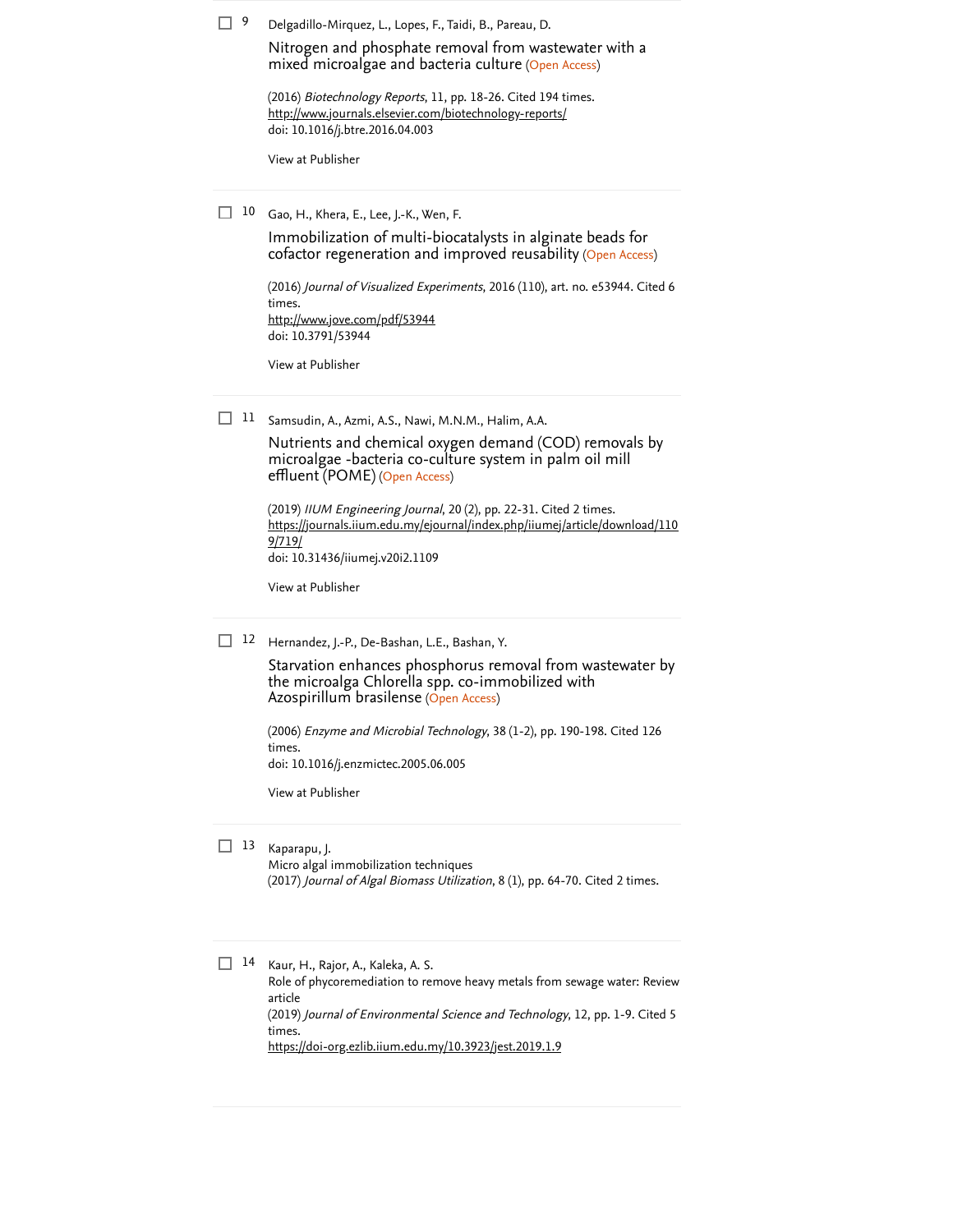15 Lau, P.S., Tam, N.F.Y., Wong, Y.S.

[Effect of carrageenan immobilization on the physiological](https://www-scopus-com.ezlib.iium.edu.my/record/display.uri?eid=2-s2.0-0032006403&origin=reflist&sort=plf-f&src=s&sid=14537ff9db2460b3721b92134ab18e1e&sot=b&sdt=b&sl=71&s=TITLE%28%22Immobilized+Microalgae+using+Alginate+for+Wastewater+Treatment%22%29) activities of Chlorella vulgaris

(1998) *Bioresource Technology*, 63 (2), pp. 115-121. [Cited 71 times](https://www-scopus-com.ezlib.iium.edu.my/search/submit/citedby.uri?eid=2-s2.0-85112083134&refeid=2-s2.0-0032006403&src=s&origin=reflist&refstat=core). doi: 10.1016/S0960-8524(97)00111-9 [www.elsevier.com/locate/biortech](https://www-scopus-com.ezlib.iium.edu.my/record/www.elsevier.com/locate/biortech)

[View at Publisher](https://www-scopus-com.ezlib.iium.edu.my/redirect/linking.uri?targetURL=https%3a%2f%2fdoi.org%2f10.1016%2fS0960-8524%2897%2900111-9&locationID=3&categoryID=4&eid=2-s2.0-0032006403&issn=09608524&linkType=ViewAtPublisher&year=1998&origin=reflist&dig=15fb4a979c9b99e7a6eb7079e264f1c1)

16 Leenen, E.J.T.M., Dos Santos, V.A.P., Grolle, K.C.F., Tramper, J., Wijffels, R.H. Characteristics of and selection criteria for support materials [for cell immobilization in wastewater treatment](https://www-scopus-com.ezlib.iium.edu.my/record/display.uri?eid=2-s2.0-0030300882&origin=reflist&sort=plf-f&src=s&sid=14537ff9db2460b3721b92134ab18e1e&sot=b&sdt=b&sl=71&s=TITLE%28%22Immobilized+Microalgae+using+Alginate+for+Wastewater+Treatment%22%29)

(1996) *Water Research*, 30 (12), pp. 2985-2996. [Cited 149 times](https://www-scopus-com.ezlib.iium.edu.my/search/submit/citedby.uri?eid=2-s2.0-85112083134&refeid=2-s2.0-0030300882&src=s&origin=reflist&refstat=core). doi: 10.1016/S0043-1354(96)00209-6 [www.elsevier.com/locate/watres](https://www-scopus-com.ezlib.iium.edu.my/record/www.elsevier.com/locate/watres)

[View at Publisher](https://www-scopus-com.ezlib.iium.edu.my/redirect/linking.uri?targetURL=https%3a%2f%2fdoi.org%2f10.1016%2fS0043-1354%2896%2900209-6&locationID=3&categoryID=4&eid=2-s2.0-0030300882&issn=00431354&linkType=ViewAtPublisher&year=1996&origin=reflist&dig=e028283c63e4fe7d9819aab929101989)

17 Mujtaba, G., Rizwan, M., Lee, K.

[Simultaneous removal of inorganic nutrients and organic](https://www-scopus-com.ezlib.iium.edu.my/record/display.uri?eid=2-s2.0-84954535409&origin=reflist&sort=plf-f&src=s&sid=14537ff9db2460b3721b92134ab18e1e&sot=b&sdt=b&sl=71&s=TITLE%28%22Immobilized+Microalgae+using+Alginate+for+Wastewater+Treatment%22%29) carbon by symbiotic co-culture of Chlorella vulgaris and Pseudomonas putida

(2015) Biotechnology and Bioprocess Engineering, 20 (6), pp. 1114- 1122. [Cited 30 times](https://www-scopus-com.ezlib.iium.edu.my/search/submit/citedby.uri?eid=2-s2.0-85112083134&refeid=2-s2.0-84954535409&src=s&origin=reflist&refstat=core). doi: 10.1007/s12257-015-0421-5 <http://www.springerlink.com.ezlib.iium.edu.my/content/1226-8372>

[View at Publisher](https://www-scopus-com.ezlib.iium.edu.my/redirect/linking.uri?targetURL=https%3a%2f%2fdoi.org%2f10.1007%2fs12257-015-0421-5&locationID=3&categoryID=4&eid=2-s2.0-84954535409&issn=19763816&linkType=ViewAtPublisher&year=2015&origin=reflist&dig=03912c0c242f15d9709ffb84f1a56fb8)

18 Pacheco, M.M., Hoeltz, M., Moraes, M.S.A., Schneider, R.C.S.

[Microalgae: Cultivation techniques and wastewater](https://www-scopus-com.ezlib.iium.edu.my/record/display.uri?eid=2-s2.0-84927523983&origin=reflist&sort=plf-f&src=s&sid=14537ff9db2460b3721b92134ab18e1e&sot=b&sdt=b&sl=71&s=TITLE%28%22Immobilized+Microalgae+using+Alginate+for+Wastewater+Treatment%22%29) phycoremediation

(2015) Journal of Environmental Science and Health - Part A Toxic/Hazardous [Substances and Environmental Engineering](https://www-scopus-com.ezlib.iium.edu.my/search/submit/citedby.uri?eid=2-s2.0-85112083134&refeid=2-s2.0-84927523983&src=s&origin=reflist&refstat=core), 50 (6), pp. 585-601. Cited 41 . times doi: 10.1080/10934529.2015.994951 [www.tandf.co.uk/journals/titles/10934529.asp](https://www-scopus-com.ezlib.iium.edu.my/record/www.tandf.co.uk/journals/titles/10934529.asp)

[View at Publisher](https://www-scopus-com.ezlib.iium.edu.my/redirect/linking.uri?targetURL=https%3a%2f%2fdoi.org%2f10.1080%2f10934529.2015.994951&locationID=3&categoryID=4&eid=2-s2.0-84927523983&issn=15324117&linkType=ViewAtPublisher&year=2015&origin=reflist&dig=4aa254abd1163782ebd335ed0b677f71)

19 Qiu, S., Wang, L., Champagne, P., Cao, G., Chen, Z., Wang, S., Ge, S. [Effects of crystalline nanocellulose on wastewater-cultivated](https://www-scopus-com.ezlib.iium.edu.my/record/display.uri?eid=2-s2.0-85060854737&origin=reflist&sort=plf-f&src=s&sid=14537ff9db2460b3721b92134ab18e1e&sot=b&sdt=b&sl=71&s=TITLE%28%22Immobilized+Microalgae+using+Alginate+for+Wastewater+Treatment%22%29)

microalgal separation and biomass composition

(2019) Applied Energy, 239, pp. 207-217. [Cited 18 times](https://www-scopus-com.ezlib.iium.edu.my/search/submit/citedby.uri?eid=2-s2.0-85112083134&refeid=2-s2.0-85060854737&src=s&origin=reflist&refstat=core). doi: 10.1016/j.apenergy.2019.01.212 [http://www.elsevier.com.ezlib.iium.edu.my/inca/publications/store/4/0/5/8/9/](http://www.elsevier.com.ezlib.iium.edu.my/inca/publications/store/4/0/5/8/9/1/index.htt) 1/index.htt

[View at Publisher](https://www-scopus-com.ezlib.iium.edu.my/redirect/linking.uri?targetURL=https%3a%2f%2fdoi.org%2f10.1016%2fj.apenergy.2019.01.212&locationID=3&categoryID=4&eid=2-s2.0-85060854737&issn=03062619&linkType=ViewAtPublisher&year=2019&origin=reflist&dig=35af083b14fb8216beca7dc971791846)

Rizwan, M., Mujtaba, G., Memon, S.A., Lee, K., Rashid, N.  $\Box$  20

> [Exploring the potential of microalgae for new biotechnology](https://www-scopus-com.ezlib.iium.edu.my/record/display.uri?eid=2-s2.0-85046684916&origin=reflist&sort=plf-f&src=s&sid=14537ff9db2460b3721b92134ab18e1e&sot=b&sdt=b&sl=71&s=TITLE%28%22Immobilized+Microalgae+using+Alginate+for+Wastewater+Treatment%22%29) applications and beyond: A review

(2018) *[Renewable and Sustainable Energy Reviews](https://www-scopus-com.ezlib.iium.edu.my/search/submit/citedby.uri?eid=2-s2.0-85112083134&refeid=2-s2.0-85046684916&src=s&origin=reflist&refstat=core)*, 92, pp. 394-404. Cited 110 . times doi: 10.1016/j.rser.2018.04.034

[View at Publisher](https://www-scopus-com.ezlib.iium.edu.my/redirect/linking.uri?targetURL=https%3a%2f%2fdoi.org%2f10.1016%2fj.rser.2018.04.034&locationID=3&categoryID=4&eid=2-s2.0-85046684916&issn=18790690&linkType=ViewAtPublisher&year=2018&origin=reflist&dig=06031ca9b62cf79a113a6d9220c7c721)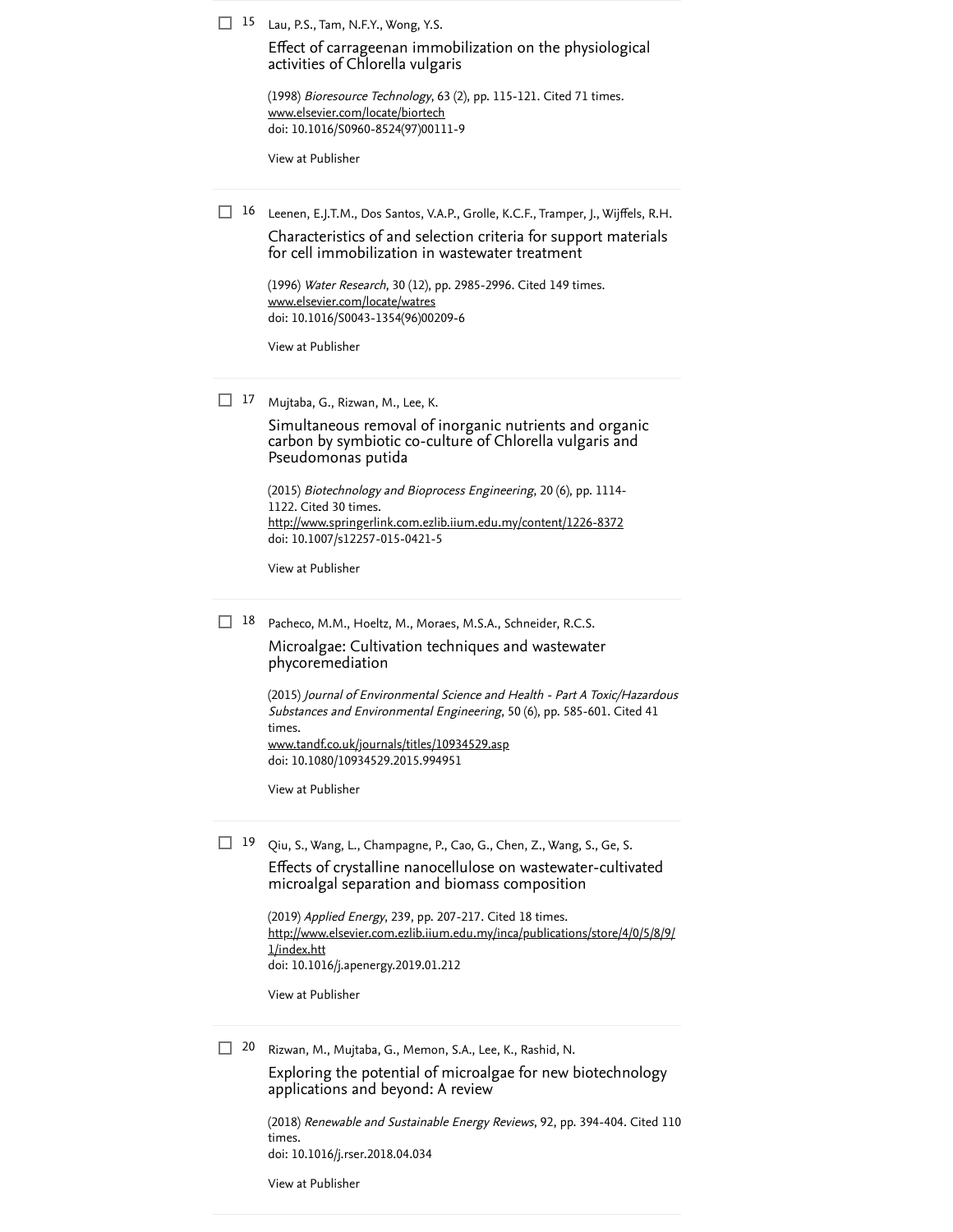| 21      | Ruiz-Marin, A., Mendoza-Espinosa, L.G., Stephenson, T.                                                                                                                               |
|---------|--------------------------------------------------------------------------------------------------------------------------------------------------------------------------------------|
|         | Growth and nutrient removal in free and immobilized green<br>algae in batch and semi-continuous cultures treating real<br>wastewater                                                 |
|         | (2010) <i>Bioresource Technology</i> , 101 (1), pp. 58-64. Cited 423 times.<br>doi: 10.1016/j.biortech.2009.02.076                                                                   |
|         | View at Publisher                                                                                                                                                                    |
| п<br>22 | Samsudin, A., Azmi, A.S., Nawi, M.N.M., Halim, A.A.                                                                                                                                  |
|         | Wastewater treatment by microalgae-bacteria co-culture<br>system                                                                                                                     |
|         | (2018) Malaysian Journal of Microbiology, 14 (3), pp. 131-136. Cited 2 times.<br>http://mjm.usm.my/uploads/issues/1392/MJM%202018-9-78.pdf                                           |
| 23      | Sanz-Luque, E., Chamizo-Ampudia, A., Llamas, A., Galvan, A., Fernandez, E.                                                                                                           |
|         | Understanding nitrate assimilation and its regulation in<br>microalgae (Open Access)                                                                                                 |
|         | (2015) Frontiers in Plant Science, 6 (OCTOBER), art. no. 899. Cited 129 times.<br>http://journal.frontiersin.org/article/10.3389/fpls.2015.00899/pdf<br>doi: 10.3389/fpls.2015.00899 |
|         | View at Publisher                                                                                                                                                                    |
| 24      | Shen, Y., Gao, J., Li, L.                                                                                                                                                            |
|         | Municipal wastewater treatment via co-immobilized<br>microalgal-bacterial symbiosis: Microorganism growth and<br>nutrients removal                                                   |
|         | (2017) Bioresource Technology, 243, pp. 905-913. Cited 67 times.<br>www.elsevier.com/locate/biortech<br>doi: 10.1016/j.biortech.2017.07.041                                          |
|         | View at Publisher                                                                                                                                                                    |
| П<br>25 | Singh, Y.                                                                                                                                                                            |
|         | Photosynthetic activity, and lipid and hydrocarbon production<br>by alginate-immobilized cells of Botryococcus in relation to<br>growth phase                                        |

(2003) *[Journal of Microbiology and Biotechnology](https://www-scopus-com.ezlib.iium.edu.my/search/submit/citedby.uri?eid=2-s2.0-85112083134&refeid=2-s2.0-0242573408&src=s&origin=reflist&refstat=core)*, 13 (5), pp. 687-691. Cited . 24 times

[View at Publisher](https://www-scopus-com.ezlib.iium.edu.my/redirect/linking.uri?targetURL=http%3a%2f%2fwww.jmb.or.kr%2fhome%2fjournal%2flibrary%2fjournal_list.asp%3fpublishedyear%3d2003&locationID=3&categoryID=4&eid=2-s2.0-0242573408&issn=10177825&linkType=ViewAtPublisher&year=2003&origin=reflist&dig=d4e49b022d84b69ddfb72c798d094d70)

26 Soo, C.-L., Chen, C.-A., Bojo, O., Hii, Y.-S.

and Ammonia Removal (Open Access) Feasibility of Marine Microalgae Immobilization in Alginate [Bead for Marine Water Treatment: Bead Stability, Cell Growth,](https://www-scopus-com.ezlib.iium.edu.my/record/display.uri?eid=2-s2.0-85042793419&origin=reflist&sort=plf-f&src=s&sid=14537ff9db2460b3721b92134ab18e1e&sot=b&sdt=b&sl=71&s=TITLE%28%22Immobilized+Microalgae+using+Alginate+for+Wastewater+Treatment%22%29)

(2017) [International Journal of Polymer Science](https://www-scopus-com.ezlib.iium.edu.my/search/submit/citedby.uri?eid=2-s2.0-85112083134&refeid=2-s2.0-85042793419&src=s&origin=reflist&refstat=core), 2017, art. no. 6951212. Cited . 12 times doi: 10.1155/2017/6951212 <http://www.hindawi.com/journals/ijps/>

[View at Publisher](https://www-scopus-com.ezlib.iium.edu.my/redirect/linking.uri?targetURL=https%3a%2f%2fdoi.org%2f10.1155%2f2017%2f6951212&locationID=3&categoryID=4&eid=2-s2.0-85042793419&issn=16879430&linkType=ViewAtPublisher&year=2017&origin=reflist&dig=798838cf1715e2dae761ee62a8c70e0b)